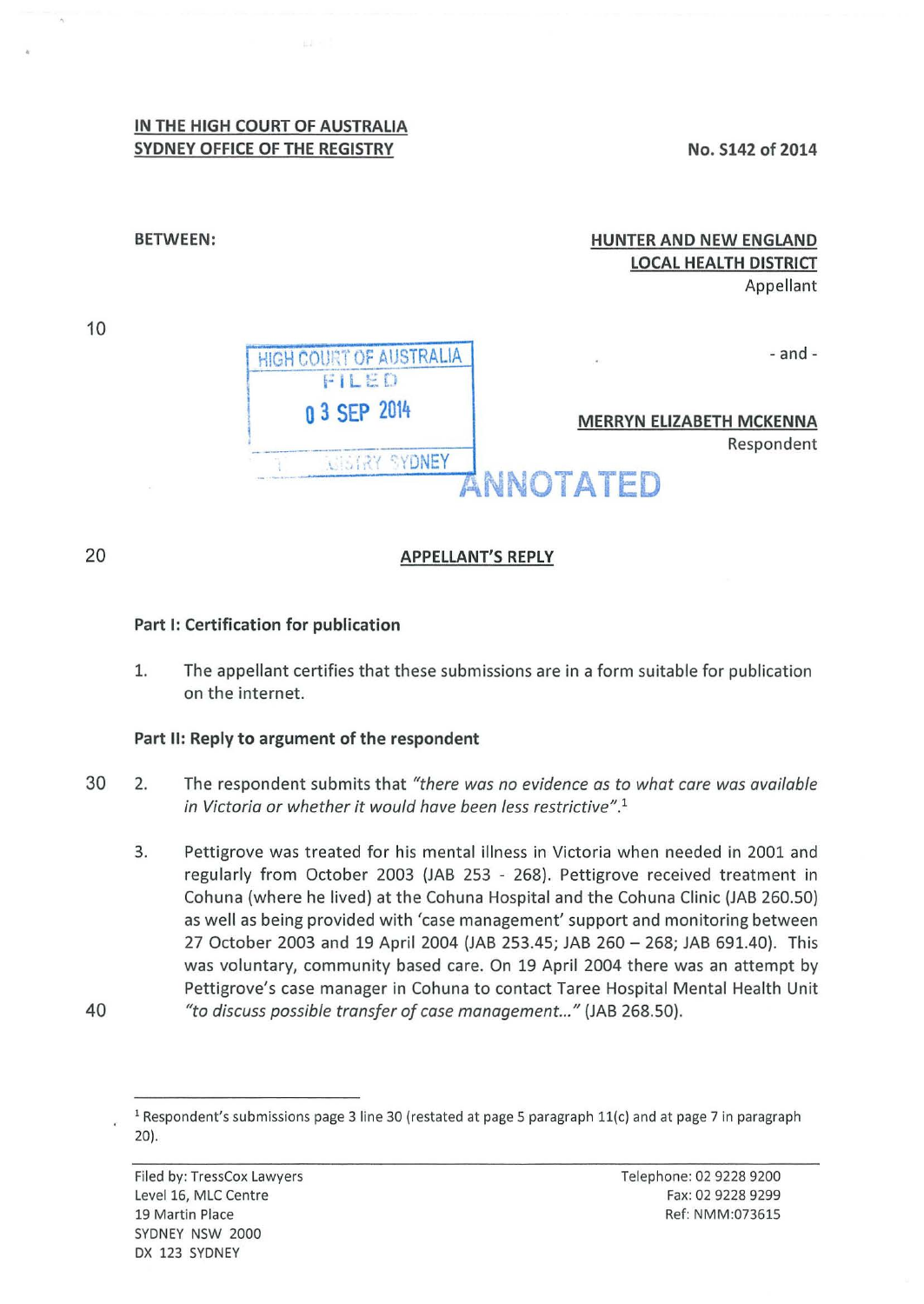- 4. Further evidence as to the existence and nature of the Victorian care is seen in:
	- a. the following parts of the clinical notes made by the appellant:
		- i. JAB 207.40- *"To return to mother's home in Cohuna* ... *Link up with services in Cohuna";*
		- ii. JAB 207.53- *"active agreed care plan in place";*

10

20

30

40

- iii. JAB 207.56  $-$  copies of the patient's notes to be sent to Echuca Community Mental Health Service;
	- iv. JAB 213 entry for 0750hrs records that Pettigrove's mother provided the contact details for his case manager in Echuca;
	- v. JAB 220.S4 *"Phone call to* [mother] *to inform her of* [discharge] *plans";* and
	- vi. JAB  $225.31$  The recording of the name and number of the case manager *("Leanne")* in Cohuna.
- b. the following parts of the Echuca Community Mental Health Service treating notes that were faxed to and read by Dr Coombes soon after Pettigrove's admission:
	- i. JAB 2S3.27- a consultant psychiatrist at the Echuca Community Mental Health Service reported to Pettigrove's general practitioner in Cohuna that *"he continues to be stable in the community ... He lives with his brother in the community; he clearly is very supported by his extended family including his parents";*
	- ii. JAB 262.39 Pettigrove's case manager at the Echuca Community Mental Health Service recorded that he *"continues to live with brother ... Is well supported by family";*
- c. Dr Coombes' statement to police  $(JAB 593.10)^2$ :

*"I thought this man would be best treated by his long-term treatment team rather than being detained in a mental health facility some 1200 km from his family and friends."* 

<sup>2</sup> Extracted in Macfarlan JA's judgment at JAB 694.50.